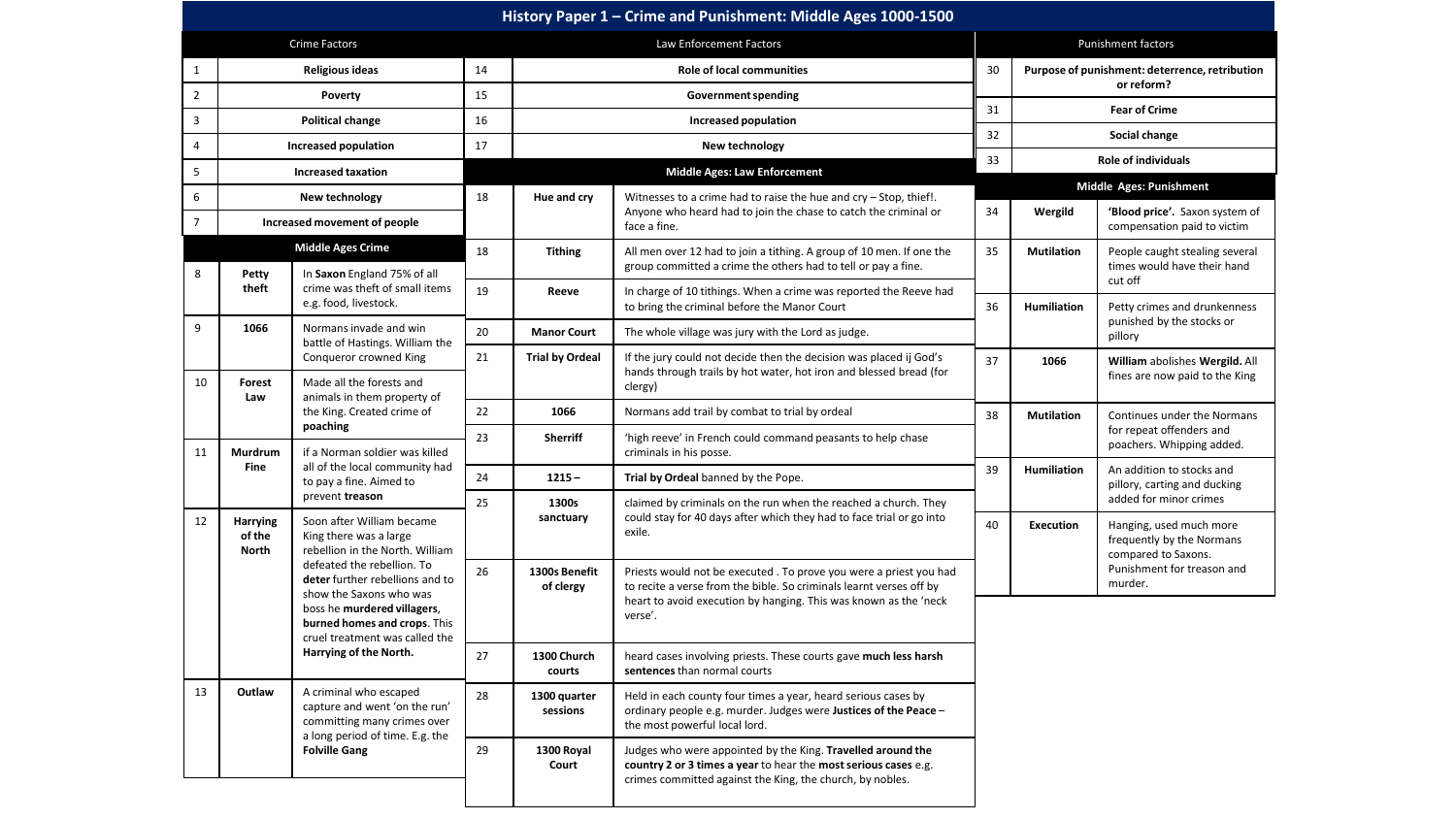| History Paper 1 - Crime and Punishment: Early Modern 1500-1700 |                                                                                                                         |                                                                                                                                                                                                                                                                                                                     |                            |                                                                                |                                          |                      |                                                           |                                                                                                                                                                                                                                                                                     |  |  |
|----------------------------------------------------------------|-------------------------------------------------------------------------------------------------------------------------|---------------------------------------------------------------------------------------------------------------------------------------------------------------------------------------------------------------------------------------------------------------------------------------------------------------------|----------------------------|--------------------------------------------------------------------------------|------------------------------------------|----------------------|-----------------------------------------------------------|-------------------------------------------------------------------------------------------------------------------------------------------------------------------------------------------------------------------------------------------------------------------------------------|--|--|
| <b>Crime Factors</b>                                           |                                                                                                                         |                                                                                                                                                                                                                                                                                                                     | Law Enforcement Factors    |                                                                                |                                          |                      | Punishment factors                                        |                                                                                                                                                                                                                                                                                     |  |  |
| $\mathbf{1}$                                                   | <b>Religious ideas</b>                                                                                                  |                                                                                                                                                                                                                                                                                                                     | 13                         | <b>Role of local communities</b>                                               |                                          | 21                   | Purpose of punishment: deterrence, retribution or reform? |                                                                                                                                                                                                                                                                                     |  |  |
| $\overline{2}$<br><b>Political change</b>                      |                                                                                                                         | 14                                                                                                                                                                                                                                                                                                                  | <b>Government spending</b> |                                                                                | 22                                       | <b>Fear of Crime</b> |                                                           |                                                                                                                                                                                                                                                                                     |  |  |
| $\overline{3}$                                                 |                                                                                                                         | Poverty                                                                                                                                                                                                                                                                                                             | 15                         | Increased population                                                           |                                          |                      | Social change                                             |                                                                                                                                                                                                                                                                                     |  |  |
| $\overline{4}$                                                 |                                                                                                                         | Increased population                                                                                                                                                                                                                                                                                                |                            | New technology                                                                 |                                          |                      | <b>Role of individuals</b>                                |                                                                                                                                                                                                                                                                                     |  |  |
| 5                                                              |                                                                                                                         | <b>Increased taxation</b>                                                                                                                                                                                                                                                                                           |                            |                                                                                | <b>Early Modern: Law Enforcement</b>     |                      | <b>Early Modern: Punishment</b>                           |                                                                                                                                                                                                                                                                                     |  |  |
| 6                                                              |                                                                                                                         | New technology                                                                                                                                                                                                                                                                                                      |                            | Continuity<br>from Middle                                                      | Hue and cry, tithing                     | 25                   | Continuity                                                | Humiliation punishments, fines and<br>corporal punishments such as whipping                                                                                                                                                                                                         |  |  |
| $\overline{7}$                                                 | Increased movement of people                                                                                            |                                                                                                                                                                                                                                                                                                                     |                            | Ages                                                                           |                                          | 26                   | <b>Burning at the</b>                                     | Punishment for heresy                                                                                                                                                                                                                                                               |  |  |
|                                                                |                                                                                                                         | <b>Early Modern Crime</b>                                                                                                                                                                                                                                                                                           |                            | Watchmen                                                                       | Unpaid volunteers                        |                      | stake                                                     |                                                                                                                                                                                                                                                                                     |  |  |
| 8                                                              | Petty<br>theft                                                                                                          | In Early Modern England 75% of all crime was theft of small                                                                                                                                                                                                                                                         |                            |                                                                                | who patrolled towns<br>at night          | 27                   | Hanged drawn<br>and quartered                             | Punishment for treason. Hanged for a<br>minute, then disemboweled and<br>castrated, Organs were burnt on a fire.<br>Then victim chopped into 4 pieces.<br>undeserving vagabonds punished by<br>whipping, deserving vagabonds given<br>permission to beg by Justices of the<br>Peace |  |  |
| 9                                                              | Heresy-                                                                                                                 | items e.g. food, livestock.<br>1534 - Act of Supremacy. English law that made Henry VIII                                                                                                                                                                                                                            | 19                         | Town<br>constable                                                              | , paid jog, in charge of<br>the watchmen |                      |                                                           |                                                                                                                                                                                                                                                                                     |  |  |
|                                                                | not<br>following<br>the<br>religion<br>of the<br>monarch                                                                | the "Supreme Head of the Church of England."<br>Edward VI made protestant changes<br>$\bullet$<br>Mary I: Bloody Mary, executes nearly 300 Protestants.<br>$\bullet$<br>1559 Elizabethan Settlement. Heresy convictions decline as<br>religious tolerance increased                                                 | 20                         | 1520                                                                           | Sanctuary abolished                      | 28                   | 1531 Vagabonds<br>$Act -$                                 |                                                                                                                                                                                                                                                                                     |  |  |
|                                                                |                                                                                                                         |                                                                                                                                                                                                                                                                                                                     | 21                         | 1624                                                                           | Benefit of clergy<br>abolished           |                      |                                                           |                                                                                                                                                                                                                                                                                     |  |  |
|                                                                |                                                                                                                         | 1640s. Cromwell replaced heresy laws with crime of<br>$\bullet$<br>blasphemy.                                                                                                                                                                                                                                       |                            | <b>Trials</b><br>Quarter sessions, trial<br>continuity<br>by jury, royal court |                                          | 29                   | $1547 -$<br><b>Vagabonds Act</b>                          | Vagabonds punished by being enslaved<br>for 2 years                                                                                                                                                                                                                                 |  |  |
| 10                                                             | <b>Treason</b>                                                                                                          | 1534 - Act of Supremacy. English law that made Henry VIII<br>the "Supreme Head of the Church of England.". Anyone who<br>does not recognise his marriage to Anne Boleyn was<br>executed for treason.<br>Elizabeth executes catholic Plotters e,g, Duke of Norfolk, for                                              |                            |                                                                                |                                          | 30                   | 1601 The Poor<br>Law                                      | Local parishes could raise money by<br>taxes to pay for helping the deserving<br>poor. Undeserving poor e.g. vagabonds<br>were sent to 'Houses of Correction' and<br>put to work                                                                                                    |  |  |
|                                                                | treason.<br>1605. James I increased fines paid by Catholics. Guy Fawkes<br>and Gunpowder Plotters arrested for treason. |                                                                                                                                                                                                                                                                                                                     |                            |                                                                                |                                          | 31                   | $1610 -$<br>Transportation<br>to America                  | . Criminals were transported for 7<br>years, 14 years or life. Had to complete<br>hard labour on farms or building roads.                                                                                                                                                           |  |  |
| 11                                                             | Witchcra<br>ft                                                                                                          | 1597; James I book 'Demonology' warns of the dangers of<br>$\bullet$<br>witchcraft<br>1604: communicating with the devil made punishable by<br>death                                                                                                                                                                |                            |                                                                                |                                          | 32                   | 1688<br><b>Bloody Code</b>                                | number of capital crimes increased<br>from 11 to 50. Start of what Historians<br>refer to as the <b>Bloody Code</b>                                                                                                                                                                 |  |  |
|                                                                |                                                                                                                         | 1640s: Mathew Hopkins the witch finder general tortures<br>women into confessing to witchcraft.                                                                                                                                                                                                                     |                            |                                                                                |                                          | 33                   | execution                                                 | For serious crimes like murder,<br>witchcraft, treason, counterfeiting<br>money, rape, piracy, arson of a                                                                                                                                                                           |  |  |
| 12                                                             | Vagabon<br>ds-<br>unemplo<br>yed and<br>homeless                                                                        | 1536 Henry VIII closed the monasteries<br>$\bullet$<br>1567 Thomas Harman published 'A Warning for Vagabonds'.<br>Spread panic about criminals vagabonds e.g. counterfeit<br>crank pretended to be sick, Tom o'bedlam pretended to be<br>mad.<br>1570s very poor harvests led to increased food prices<br>$\bullet$ |                            |                                                                                |                                          |                      |                                                           | dwelling house or barn with corn in it,<br>highway robbery, stealing from work,<br>horse theft, robbing churches and<br>burglary                                                                                                                                                    |  |  |
|                                                                |                                                                                                                         | Increased population means more unemployed and hungry                                                                                                                                                                                                                                                               |                            |                                                                                |                                          |                      |                                                           |                                                                                                                                                                                                                                                                                     |  |  |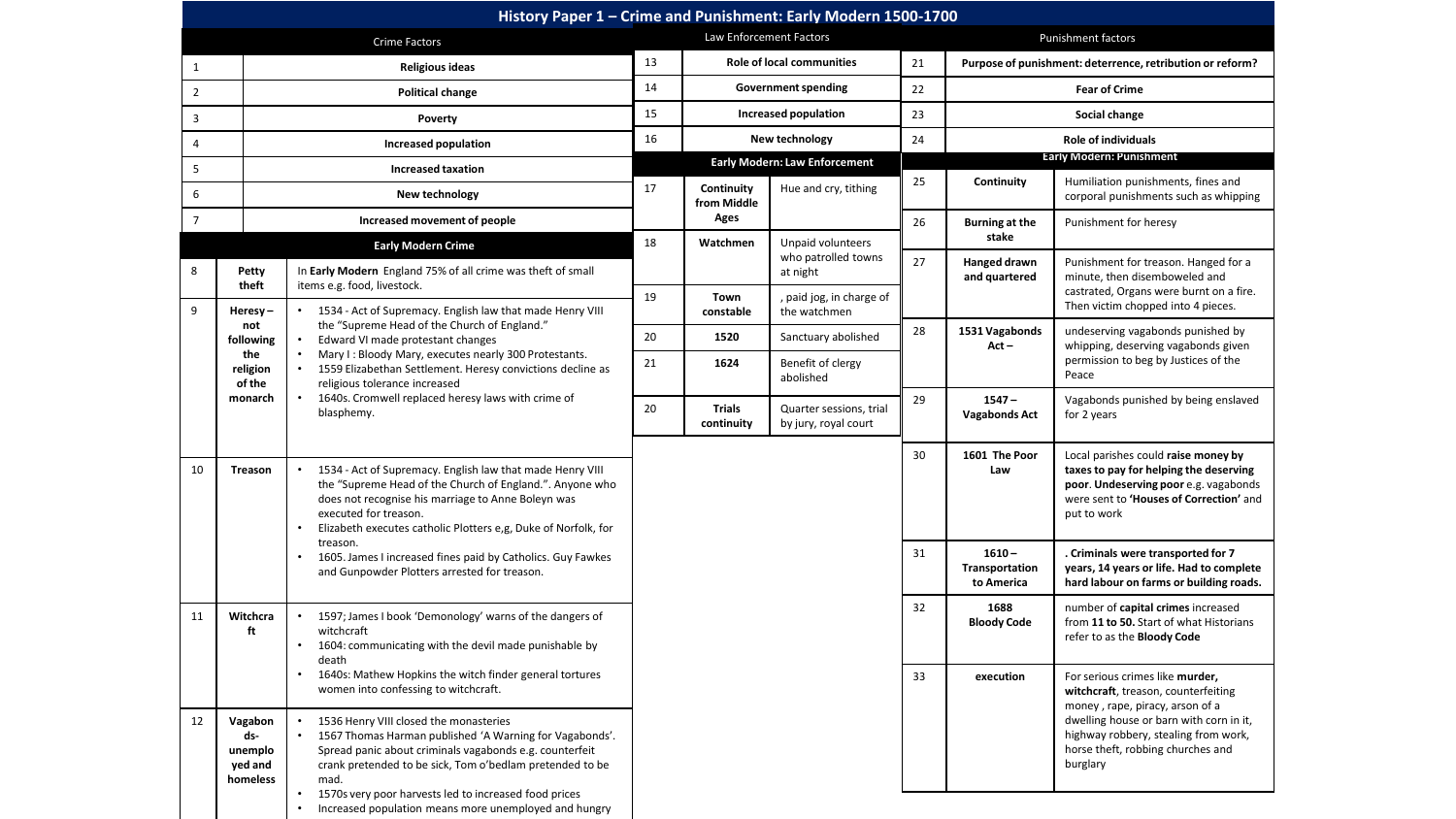| <b>Crime Factors</b>                   |                                                                                                                                                                                              |                                                                                                                                                                                                                                                                                                                                                                                                                                                       | History Paper 1 - Crime and Punishment: Industrial Britain 1700-1900 |                                             |                                                                                                                                                                                                         |    |                                                         |                                                                                                                                                                                                                                                                                                                                           |  |
|----------------------------------------|----------------------------------------------------------------------------------------------------------------------------------------------------------------------------------------------|-------------------------------------------------------------------------------------------------------------------------------------------------------------------------------------------------------------------------------------------------------------------------------------------------------------------------------------------------------------------------------------------------------------------------------------------------------|----------------------------------------------------------------------|---------------------------------------------|---------------------------------------------------------------------------------------------------------------------------------------------------------------------------------------------------------|----|---------------------------------------------------------|-------------------------------------------------------------------------------------------------------------------------------------------------------------------------------------------------------------------------------------------------------------------------------------------------------------------------------------------|--|
| <b>Religious ideas</b><br>$\mathbf{1}$ |                                                                                                                                                                                              |                                                                                                                                                                                                                                                                                                                                                                                                                                                       | Law Enforcement Factors                                              |                                             |                                                                                                                                                                                                         |    | Punishment factors                                      |                                                                                                                                                                                                                                                                                                                                           |  |
| $\overline{2}$                         | Poverty                                                                                                                                                                                      |                                                                                                                                                                                                                                                                                                                                                                                                                                                       |                                                                      | <b>Role of local communities</b><br>13      |                                                                                                                                                                                                         |    | 21<br>Purpose of punishment: deterrence, retribution or |                                                                                                                                                                                                                                                                                                                                           |  |
| 3                                      | <b>Political change</b>                                                                                                                                                                      |                                                                                                                                                                                                                                                                                                                                                                                                                                                       |                                                                      | <b>Government spending</b><br>14            |                                                                                                                                                                                                         |    | reform?<br>22                                           |                                                                                                                                                                                                                                                                                                                                           |  |
| 4                                      | Increased population                                                                                                                                                                         |                                                                                                                                                                                                                                                                                                                                                                                                                                                       |                                                                      | Increased population                        |                                                                                                                                                                                                         |    | <b>Fear of Crime</b>                                    |                                                                                                                                                                                                                                                                                                                                           |  |
| 5                                      |                                                                                                                                                                                              | <b>Increased taxation</b>                                                                                                                                                                                                                                                                                                                                                                                                                             | 16                                                                   | New technology                              |                                                                                                                                                                                                         |    | Social change                                           |                                                                                                                                                                                                                                                                                                                                           |  |
| 6                                      |                                                                                                                                                                                              | New technology                                                                                                                                                                                                                                                                                                                                                                                                                                        | <b>Industrial: Law Enforcement</b>                                   |                                             |                                                                                                                                                                                                         | 24 | <b>Role of individuals</b>                              |                                                                                                                                                                                                                                                                                                                                           |  |
| $\overline{7}$                         |                                                                                                                                                                                              | Increased movement of people                                                                                                                                                                                                                                                                                                                                                                                                                          | 17<br>Continuity                                                     |                                             | Watchmen and                                                                                                                                                                                            |    |                                                         | <b>Industrial: Punishment</b>                                                                                                                                                                                                                                                                                                             |  |
|                                        |                                                                                                                                                                                              | <b>Industrial Crime</b>                                                                                                                                                                                                                                                                                                                                                                                                                               |                                                                      | from Early<br>Modern                        | constables                                                                                                                                                                                              | 25 | <b>Bloody Code</b>                                      | 1723 - Black Act. Made all cases<br>1.<br>of poaching a capital crime                                                                                                                                                                                                                                                                     |  |
| 8                                      | Poaching                                                                                                                                                                                     | Poaching increased dramatically because of increasing<br>1.<br>population.<br>Sometimes with poaching gangs working on a large scale. 1<br>2.<br>3.<br>1723 the Black Act made poaching a capital crime. Owning<br>dogs in certain areas was also punishable by death.<br>Many poaching laws were repealed in1823<br>4.                                                                                                                               | 18                                                                   | 1749<br><b>Bow Street</b><br><b>Runners</b> | Set up by the<br>1.<br><b>Fielding Brothers</b><br>who were<br>magistrates at Bow<br><b>Street Court</b>                                                                                                | 26 | Transportation                                          | increasing total to 150<br>2.<br>1810 225 capital crimes<br>1841 end of Bloody Code, 5<br>3.<br>capital crimes remain<br>1776 changes to Australia<br>1.                                                                                                                                                                                  |  |
| 9                                      | 1736-<br>witchcraft<br>laws                                                                                                                                                                  | People became better educated and less superstitious.<br>1.<br>2.<br>The Royal Society was a group of scientists set up by Charles                                                                                                                                                                                                                                                                                                                    |                                                                      | 1829:<br>Metropolitan<br><b>Police Act</b>  | 2.<br>In the middle of the<br>eighteenth century<br>London's population<br>increased and there                                                                                                          |    |                                                         | because of American<br>Independence<br>1857 Transportation abolished<br>2.                                                                                                                                                                                                                                                                |  |
| 10                                     | repealed<br>Highway                                                                                                                                                                          | II. They increased scientific experiments and found scientific<br>explanations for things once considered the w<br>Highwaymen were armed with pistols and travelled on                                                                                                                                                                                                                                                                                |                                                                      |                                             | was an increase in<br>crime.<br>3.<br>The Bow Street<br>patrolled a small<br>area of London.                                                                                                            | 27 | <b>Prison Reform</b>                                    | 1774 Gaol Act. Influenced by the<br>1.<br>ideas of John Howard. Improved<br>food and paid prison guards<br>2.<br>Elizabeth Fry campaigned for<br>improved conditions at Newgate                                                                                                                                                           |  |
|                                        | Robbery                                                                                                                                                                                      | 1.<br>horseback. They forced carriages to stop and robbed the<br>people inside of their valuables.<br>2.<br>Famous highwaymen like Dick Turpin were often seen as<br>heroes even though they committed violent crime. This was<br>because highwaymen targeted the rich and their crimes<br>were romanticised in cheap newspapers for the masses.<br>3.<br>By 1830 highway robbery had disappeared because people<br>began to travel by train.         | 19                                                                   |                                             | <b>Home Secretary</b><br>1.<br>Robert Peel created<br>the first professional<br>police force to cover<br>the whole of London<br>in 1829<br>2.<br>There were<br>economic problems<br>in 1826 that led to |    |                                                         | Prison. Trained women in sewing<br>and introduced church services<br>very Sunday.<br>3.<br>1823 Gaol Act Robert Peel was<br>influenced by Howard and Fry<br>Separated men, women and<br>children into different prisons<br>and appointed prison inspectors.<br>1842 Pentonville prison. Built on<br>4.<br>Howards idea of separate system |  |
| 11                                     | Smuggling                                                                                                                                                                                    | 1.<br>Smugglers brought goods into Britain from abroad without<br>paying tax<br>2.<br>.goods they smuggled were legal but expensive e.g. tea,<br>sugar, brandy and tobacco.<br>For many people smugglers were heroes for providing<br>3.<br>cheap luxuries. Even though some, like the Hawkhurst Gang<br>were violent criminals. Many people bought goods from<br>smugglers-even MP's!<br>When taxes were cut in the 1840s smuggling decreased.<br>4. | 20                                                                   |                                             | an increase in petty<br>crime.<br>The Metropolitan<br>3.<br>Police constable<br>patrolled a set<br>route, called a beat,<br>several times during<br>his shift.                                          |    |                                                         | and useful work. Each prisoner<br>had their own cell and was<br>trained in a jog e.g. weaving.<br>1860. Increased crime led to<br>5.<br>harsher prisons and the silent<br>system with hard labour.<br>Prisoners silent at all times and<br>completed pointless work like<br>treadmill, the crank and picking                              |  |
| 12                                     | 1834<br>Tolpuddle<br><b>Martyrs</b>                                                                                                                                                          | In 1834, in Tolpuddle, Dorset a group of farm workers formed a<br>1.<br>trade union to protest about low wages.                                                                                                                                                                                                                                                                                                                                       |                                                                      | 1856 Police<br>Act                          | Compulsory for<br>1.<br>every city and<br>county in England to<br>set up a professional                                                                                                                 | 28 | 1830s                                                   | oakum.<br>Humiliation and corporal punishments<br>abolished (except in prisons)                                                                                                                                                                                                                                                           |  |
|                                        | The men were convicted of taking secret oaths and sentenced to 7<br>2.<br>years transportation. T<br>hey were mass protests against their treatment and they were<br>3.<br>pardoned in 1836. |                                                                                                                                                                                                                                                                                                                                                                                                                                                       |                                                                      |                                             | police force like the<br>Metropolitan Police                                                                                                                                                            | 29 | 1868                                                    | Last public execution                                                                                                                                                                                                                                                                                                                     |  |